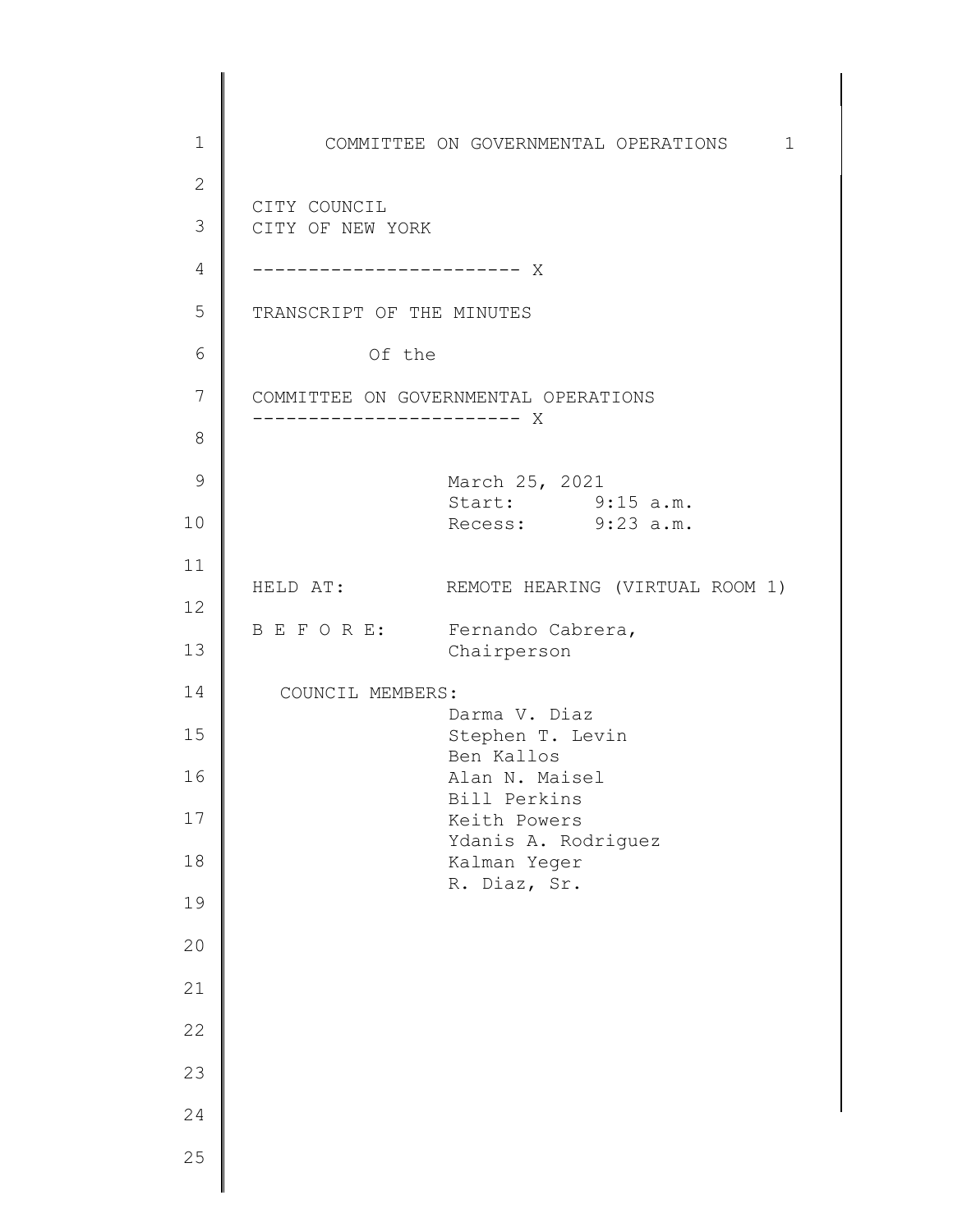1 2 3 4 5 6 7 8 9 10 11 12 13 14 15 16 17 18 19 20 21 22 23 24 25 COMMITTEE ON GOVERNMENTAL OPERATIONS 2 SERGEANT AT ARMS: PC started. SERGEANT PEREZ: Backup is rolling. SERGEANT AT ARMS: The Cloud is up. Sergeant, will you begin the opening. SERGEANT AT ARMS: Thank you. Good morning and welcome to the Remote Hearing on Governmental Operations. Will Council Members and staff please turn on their video at this time. Thank you. To minimize disruptions, please place all cellphones, electronics to vibrate. Chair, we are ready to begin. CHAIRPERSON CABRERA: Thank you so much. Good morning. I am Council Member Fernando Cabrera, Chair to the Committee on Governmental Operations. I want to recognize that we have been joined by Council Members D. Diaz, Powers, Kallos, myself, Rodriguez, Yeger, Levin. Did I miss anybody? Okay, great. Today, the Committee will vote on Proposed Introduction 2118-A sponsored by my colleague Council Member Powers. The bill will transfer the authority to issue Press Credential from the Police Department to the Mayor's Office of Media and Entertainment. These credentials allow journalists to cross police in fire lines and attend city sponsored events that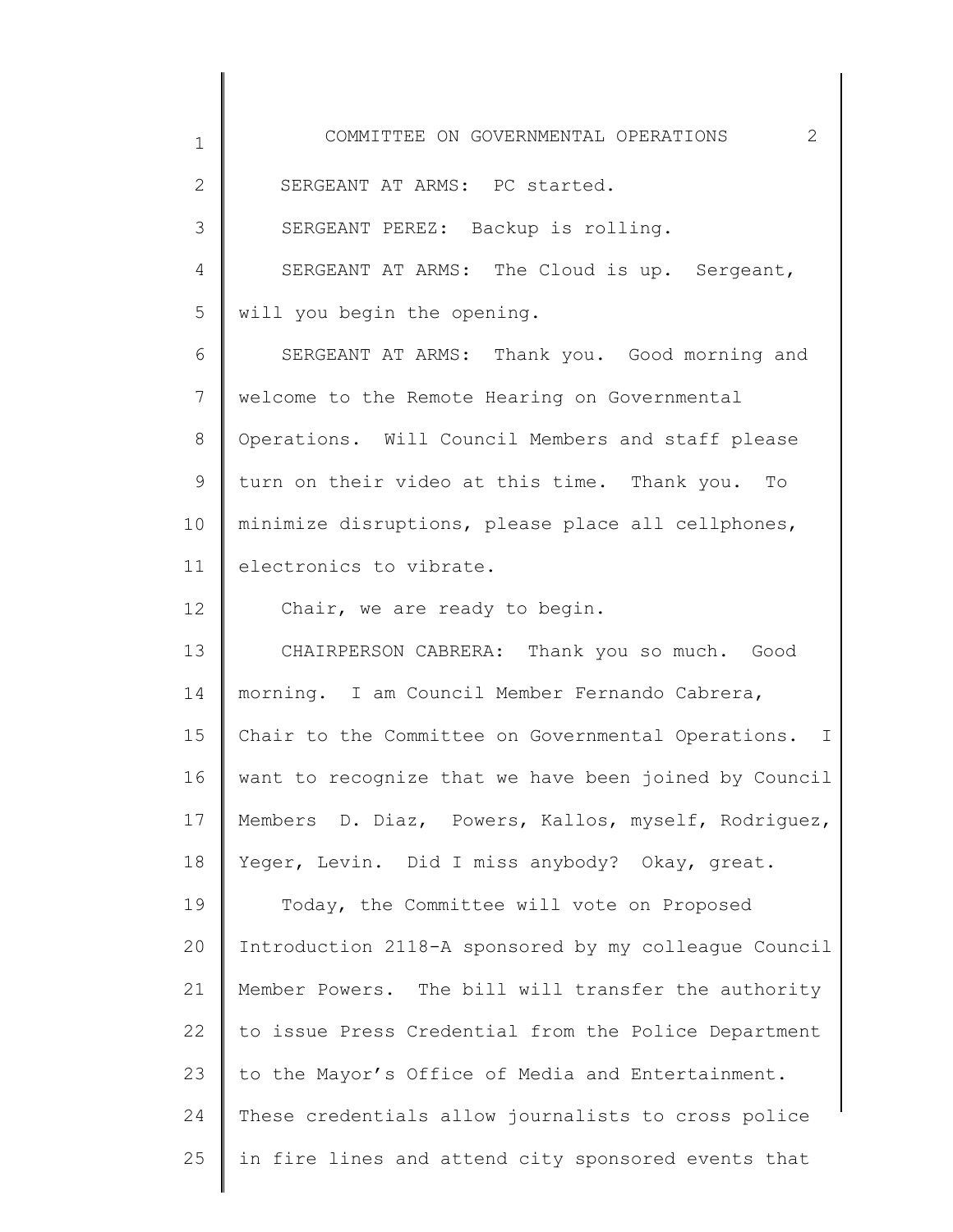| $\mathbf 1$  | 3<br>COMMITTEE ON GOVERNMENTAL OPERATIONS             |
|--------------|-------------------------------------------------------|
| $\mathbf{2}$ | are open to the press, subject to safety concerns,    |
| 3            | the preservation of evidence and space limitation.    |
| 4            | Before we hear from Council Member Powers             |
| 5            | statement on his bill, I want to thank our Committee  |
| 6            | Staff C.J. Murray, Emily Forgione, Elizabeth Kronk,   |
| 7            | Sebastian Bacchi as well as my Legislative and        |
| 8            | Communication Director Claire McLeveighn for their    |
| 9            | work.                                                 |
| 10           | I will now turn it over to Council Member Powers      |
| 11           | to say a few words.                                   |
| 12           | COUNCIL MEMBER POWERS: Thank you Chair Cabrera        |
| 13           | and good morning everyone. Thanks for giving me the   |
| 14           | opportunity to say a few words today. I am Council    |
| 15           | Member Powers; we will be voting today on my bill to  |
| 16           | move Press Credentials to the Mayor's Office of Media |
| 17           | and Entertainment from the NYPD. And just a few       |
| 18           | words before that. As we know and as we all talked    |
| 19           | about often, freedom of the press is one of our       |
| 20           | city's greatest protections and for me, to me, any    |
| 21           | press credentials issued by the City of New York, one |
| 22           | of the largest media markets should be easy to        |
| 23           | access, easy to qualify for and to free of any        |
| 24           | considerations that go beyond protecting the press.   |
| 25           |                                                       |
|              |                                                       |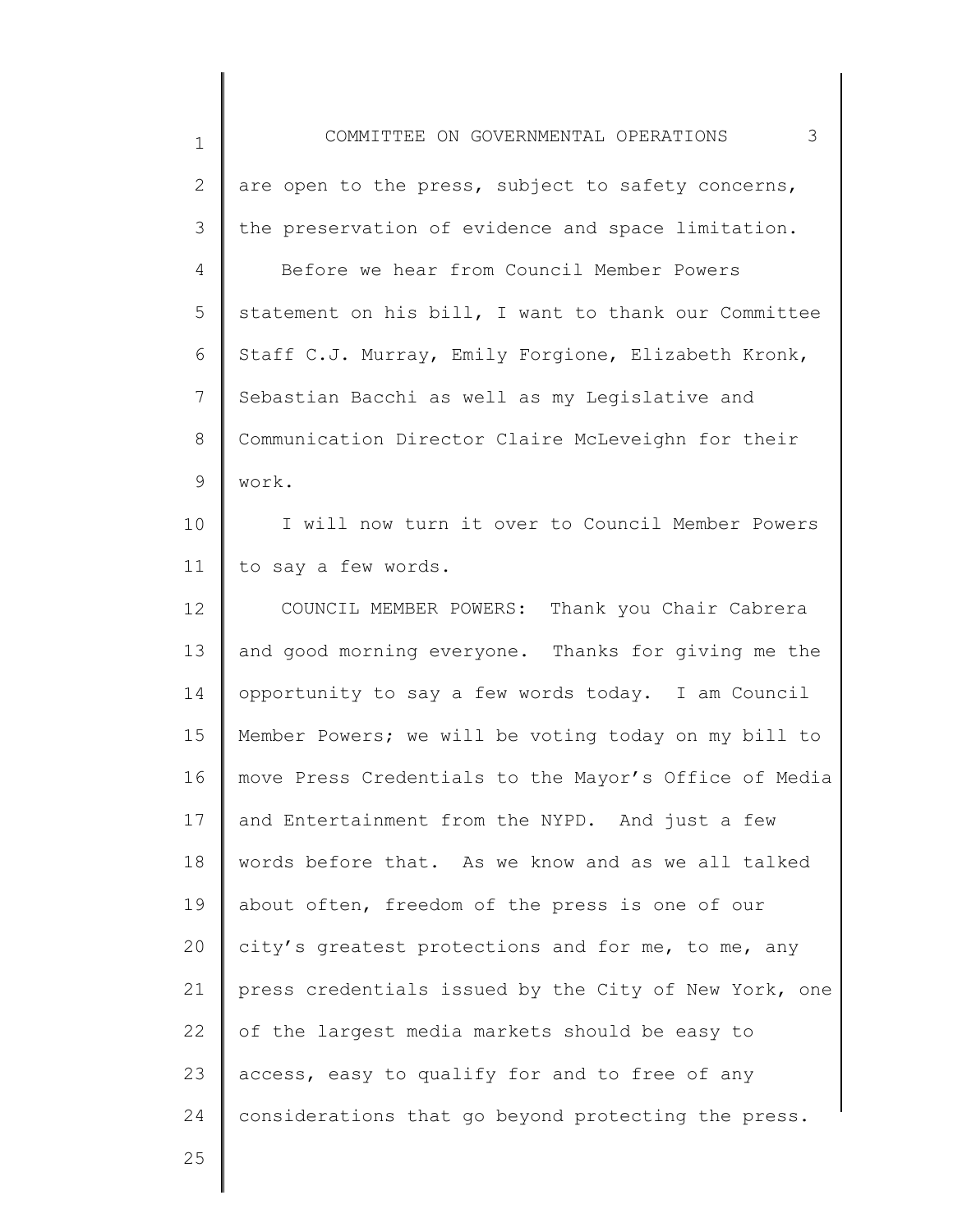## COMMITTEE ON GOVERNMENTAL OPERATIONS 4

1

2 3 4 5 6 7 8 9 This legislation came out because it became increasingly clear that members of the media must be able to report on stories without any concern that their coverage will result in losing a press pass or not being able to obtain one at all. We have also of course seen the rise of new media that online media and others that also requires a change in how we view media and how we issue press passes.

10 11 12 13 14 15 16 17 18 19 20 21 22 23 24 25 One way to ensure that press coverage is not impacted by an agency so heavily covered by the media is to remove that agency from the process all together. My bill Intro. 2118 will give the Mayor's Office of Media and Entertainment the sole authority to issue suspended and revoked press credentials. My legislation ensures that we have a process for distributing press credentials that is fair, equitable and accessible, creating a balanced system here that protects our free press. The diversity emergence of new press outlets required a reconsideration of this entire process, including who issues press credentials which has been in place for decades. And now to provide easy flexibility for agencies to update their standards over time.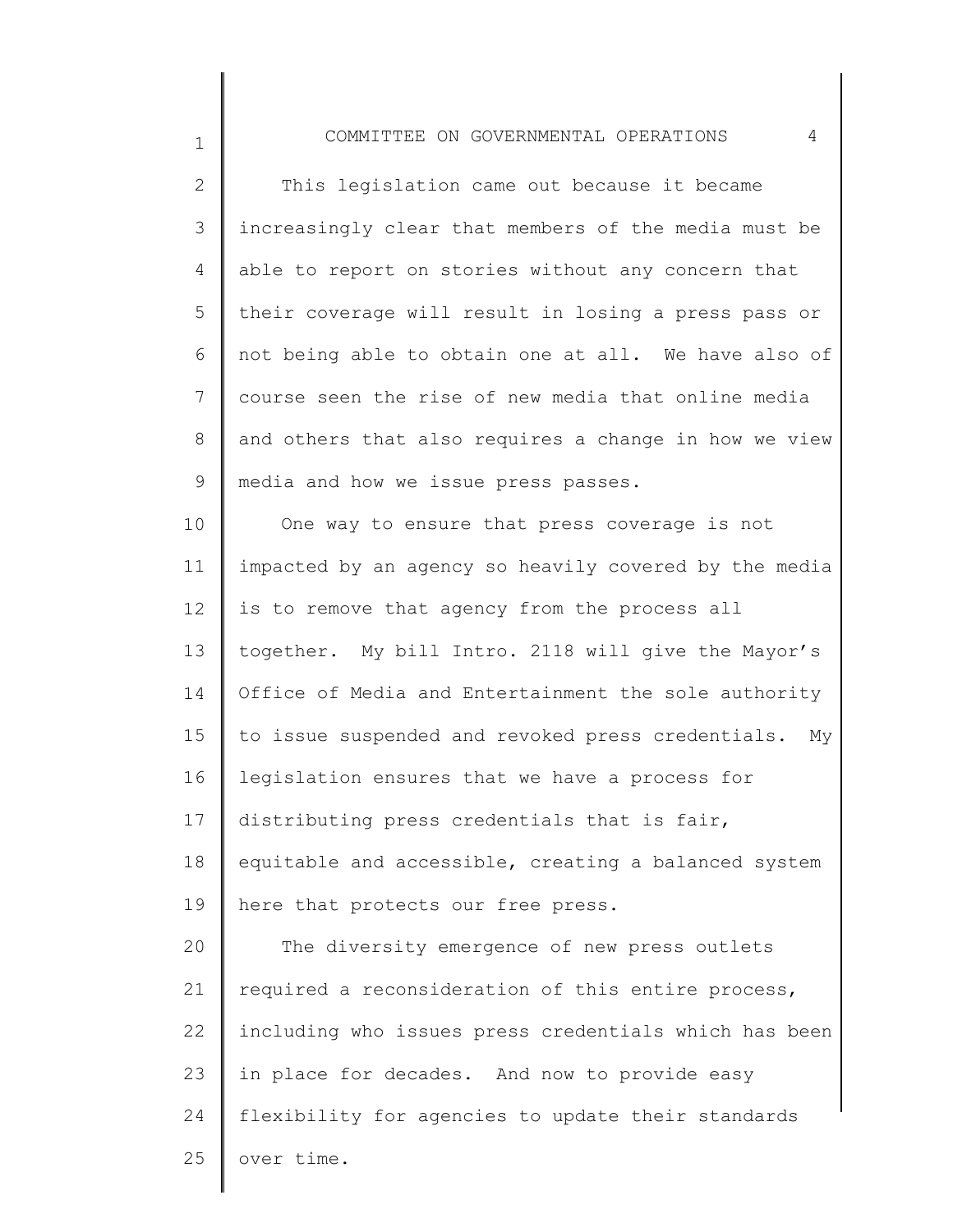| $\mathbf 1$    | 5<br>COMMITTEE ON GOVERNMENTAL OPERATIONS             |
|----------------|-------------------------------------------------------|
| $\mathbf{2}$   | At last months' hearing we heard from a wide          |
| 3              | range of stakeholders about this legislation and I    |
| 4              | want to thank all those who came to testify for their |
| 5              | thoughtful feedback and want to thank all my          |
| 6              | colleagues for their engagement. That feedback        |
| $\overline{7}$ | helped inform additional improvements to my           |
| $8\,$          | legislation in particular, the legislation now        |
| $\mathcal{G}$  | requires an oath hearing before any press credential  |
| 10             | can be seized, suspended or revoked. Something I      |
| 11             | believe the press community has been receptive to and |
| 12             | provides them an extra guarantee that they will have  |
| 13             | the freedom of press here.                            |
| 14             | The members of the press will also have the right     |
| 15             | to an oath hearing to challenge the denial of press   |
| 16             | credentials or applications not improved and of       |
| 17             | course, as we discussed there is no background        |
| 18             | checked for an application for a press credential as  |
| 19             | part of this legislation.                             |
| 20             | These improvements of legislation further             |
| 21             | strengthen protections for the members of the press   |
| 22             | and I want to thank many - thanks to my colleagues    |
| 23             | for their support and all the staff including Sara    |
| 24             | Newman in my office for working on this bill.         |
| 25             |                                                       |

 $\parallel$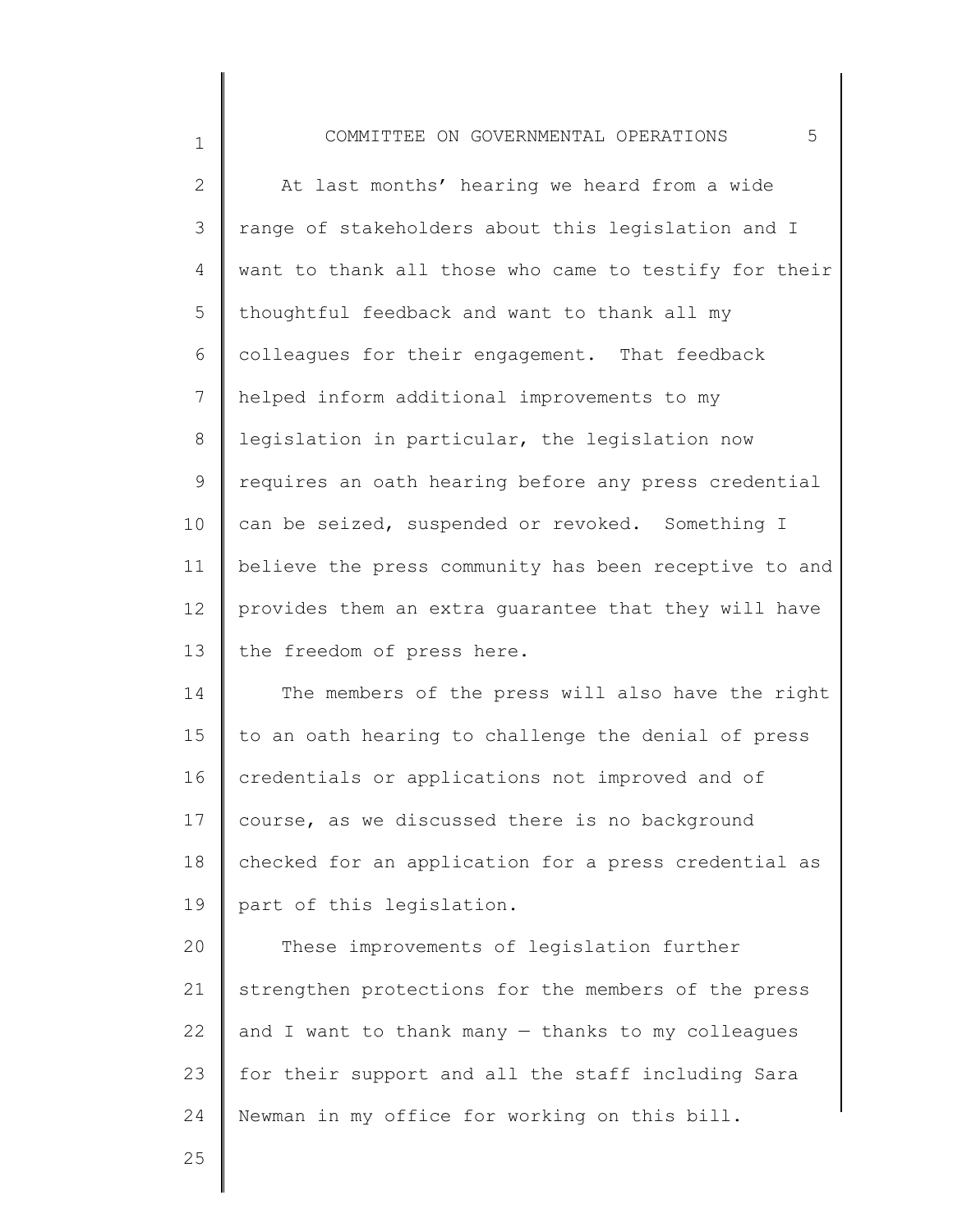| $\mathbf 1$    | 6<br>COMMITTEE ON GOVERNMENTAL OPERATIONS               |
|----------------|---------------------------------------------------------|
| $\mathbf{2}$   | With that, I urge all my colleagues to vote aye         |
| 3              | on the bill today. Thanks so much.                      |
| $\overline{4}$ | CHAIRPERSON CABRERA: Thank you and now I will           |
| 5              | turn it over to the clerk to call the roll.             |
| 6              | COMMITTEE CLERK: Good morning, William Martin,          |
| $7\phantom{.}$ | Committee Clerk roll call vote Committee on             |
| 8              | Governmental Operations Proposed Introduction Number    |
| 9              | 2118-A. Chair Cabrera?                                  |
| 10             | CHAIRPERSON CABRERA: I will be voting no. It's          |
| 11             | been a difficult $-$ I have been mulling over this bill |
| 12             | for days. I am concerned about the 1.3 plus million     |
| 13             | dollars that we are spending in light of the fact       |
| 14             | that we are cutting millions of jobs three to one       |
| 15             | throughout the city.                                    |
| 16             | The second reason, I am concerned about the clear       |
| 17             | and convincing standard that we are using in this       |
| 18             | bill. Instead of preponderance of the evidence.         |
| 19             | Both has used preponderance of evidence for the last    |
| 20             | 42 years literally for every case and I am afraid we    |
| 21             | are going to be opening to lawsuits and costing a       |
| 22             | tremendous amount of money.                             |
| 23             | Lastly, on the hearing that we had, you know the        |
| 24             | association of the press, we are very concerned about   |
| 25             | this bill. I know the sponsor of the bill has           |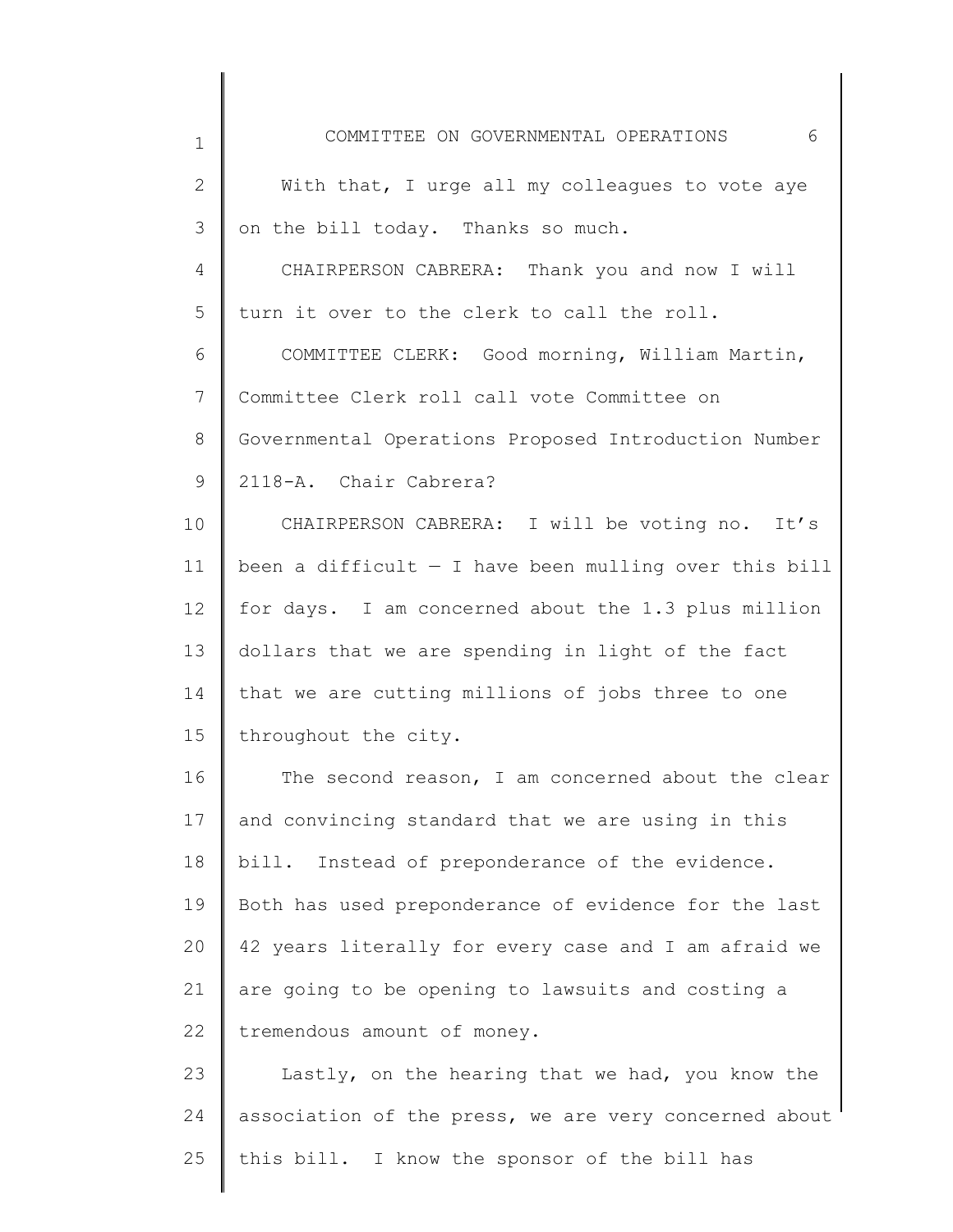| 1  | 7<br>COMMITTEE ON GOVERNMENTAL OPERATIONS             |
|----|-------------------------------------------------------|
| 2  | tremendous great intentions and I commend him for     |
| 3  | that. But at this moment, I will be voting no.        |
| 4  | COMMITTEE CLERK: Rodriguez?                           |
| 5  | COUNCIL MEMBER RODRIGUEZ: I vote aye.                 |
| 6  | COMMITTEE CLERK: Thank you. Levin?                    |
| 7  | COUNCIL MEMBER LEVIN: Aye.                            |
| 8  | COMMITTEE CLERK: Kallos?                              |
| 9  | COUNCIL MEMBER KALLOS: Aye.                           |
| 10 | COMMITTEE CLERK: Maisel?                              |
| 11 | COUNCIL MEMBER MAISEL: Yes.                           |
| 12 | COMMITTEE CLERK: Powers?                              |
| 13 | COUNCIL MEMBER POWERS: Aye.                           |
| 14 | COMMITTEE CLERK: Yeger?                               |
| 15 | COUNCIL MEMBER YEGER: Mr. Chairman, may I be          |
| 16 | excused to briefly explain my vote?                   |
| 17 | CHAIRPERSON CABRERA: Yes.                             |
| 18 | COUNCIL MEMBER YEGER: Thank you. Uh, for the          |
| 19 | reasons that the Chair stated and many, many more, I  |
| 20 | am going to vote no today. But I want to be clear, I  |
| 21 | love the sponsor of this bill. He is my friend.<br>He |
| 22 | is a good man. He is a good Council Member but I am   |
| 23 | struggling to find even a single good reason for this |
| 24 | bill here.                                            |

25

║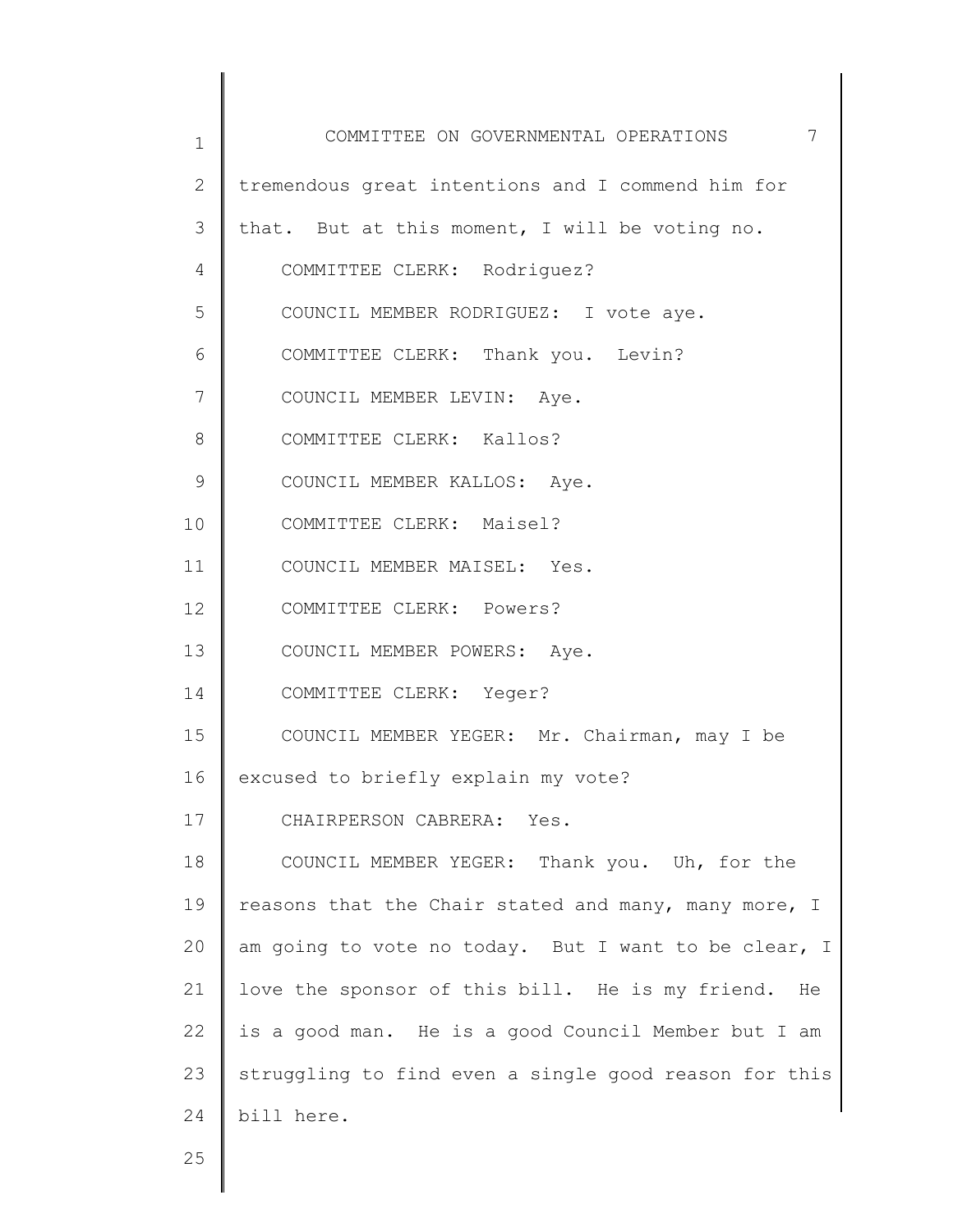## COMMITTEE ON GOVERNMENTAL OPERATIONS 8

1

25

| $\overline{2}$ | As I said at the hearings, that this is a             |
|----------------|-------------------------------------------------------|
| 3              | solution in search of a problem. Neither the Press    |
| 4              | was advocating for it. The Administration was not     |
| 5              | advocating for it and this comes from an environment  |
| 6              | of a creation of a problem just so that we can craft  |
| $7\phantom{.}$ | the solution here in the City Council and look like   |
| 8              | we are doing something today. And so here we are and  |
| 9              | this is what we are going to do and to be clear on    |
| 10             | what we are doing, we are burdening the current years |
| 11             | budget as the Chair stated, \$660,000. The future     |
| 12             | budgets \$1.3 million, \$1.3 million.                 |
| 13             | I am just not in a place where I have learned         |
| 14             | that this city is so flush with cash that we have     |
| 15             | \$1.3 million to blow just so that you know, we can   |
| 16             | once again stand up all together and say how much we  |
| 17             | hate cops in this Council.                            |
| 18             | So, I vote no today with respect to all who           |
| 19             | sponsored this bill and who are voting in favor of    |
| 20             | it. I understand where you come from but I can't be   |
| 21             | with you there. Thank you.                            |
| 22             | CHAIRPERSON CABRERA: Thank you.                       |
| 23             | COMMITTEE CLERK: D. Diaz?                             |
| 24             | CHAIRPERSON CABRERA: Sorry, we can't hear you.        |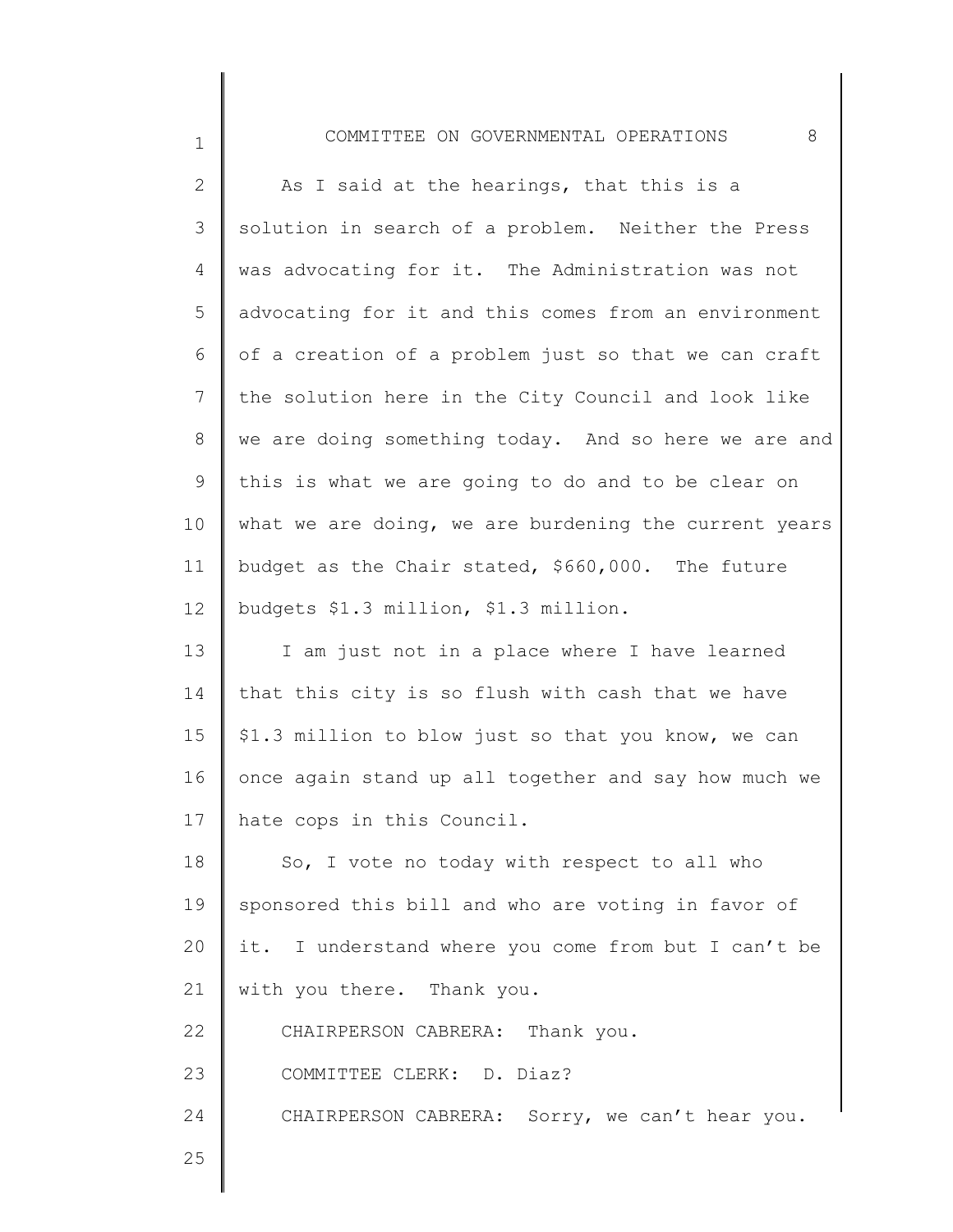| 1            | COMMITTEE ON GOVERNMENTAL OPERATIONS<br>9           |
|--------------|-----------------------------------------------------|
| $\mathbf{2}$ | COUNCIL MEMBER DIAZ: I am sorry, I am juggling      |
| 3            | one press conference and two hearings. You guys are |
| 4            | amazing.                                            |
| 5            | I vote aye.                                         |
| 6            | CHAIRPERSON CABRERA: Thank you.                     |
| 7            | COMMITTEE CLERK: Okay thank you. By a vote of 6     |
| $8\,$        | in the affirmative, 2 in the negative and no        |
| 9            | abstentions, the item has been adopted by the       |
| 10           | Committee. Thank you.                               |
| 11           | CHAIRPERSON CABRERA: Thank you so much and with     |
| 12           | that, we conclude this vote. [GAVEL]                |
| 13           | SERGEANT AT ARMS: Thank you Chair.                  |
| 14           | CHAIRPERSON CABRERA: Thank you. Are we staying      |
| 15           | open here for the next vote?                        |
| 16           | SERGEANT AT ARMS: We are staying open for           |
| 17           | Transportation.                                     |
| 18           |                                                     |
| 19           |                                                     |
| 20           |                                                     |
| 21           |                                                     |
| 22           |                                                     |
| 23           |                                                     |
| 24           |                                                     |
| 25           |                                                     |
|              |                                                     |